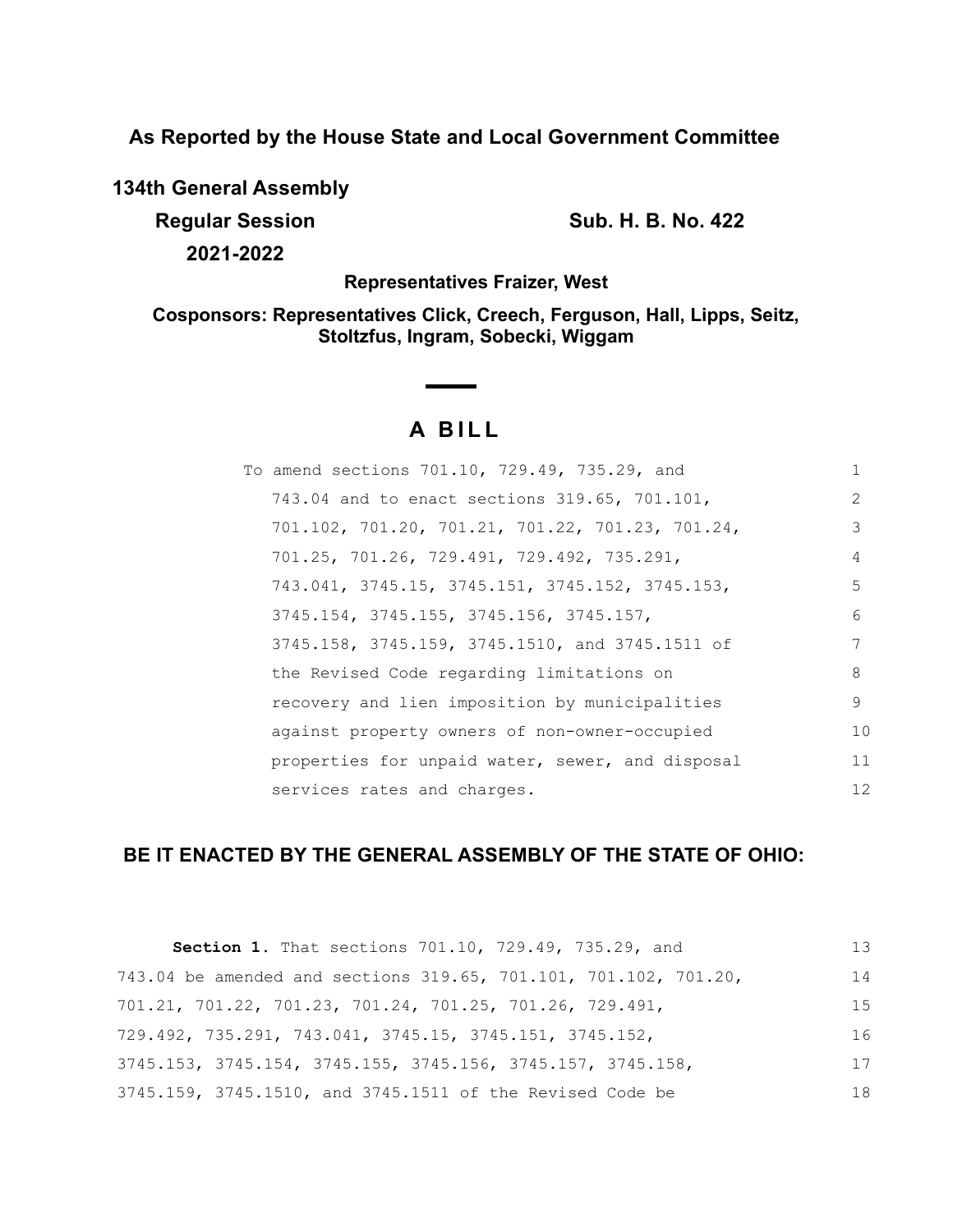enacted to read as follows:

|  |  |                                 |  | Sec. 319.65. (A) As used in this section, "municipal lien"    |  | 20 |  |
|--|--|---------------------------------|--|---------------------------------------------------------------|--|----|--|
|  |  |                                 |  | means a lien certified under sections 701.10, 729.49, 735.29, |  |    |  |
|  |  | and 743.04 of the Revised Code. |  |                                                               |  | 22 |  |

(B) Additional certification required to be submitted to the county auditor for a municipal lien shall consist of the parcel number of the property on which the lien is requested, the name of the property owner, the name of the person who contracted for the service for which the lien is sought, and confirmation from the person, board, or entity that certified the lien and submitted the additional certification that all of the information submitted to the auditor has been verified. 23 24 25 26 27 28 29 30

**Sec. 701.10.** (A)(1) The legislative authority of a municipal corporation that has established a rate or charge, payable to the municipal corporation, for the provision of collection or disposal services for garbage, ashes, animal and vegetable refuse, dead animals, or animal offal may certify to the county auditor, by ordinance, the amount of the rate or charge that has not been paid in accordance with applicable requirements by a person using the collection or disposal services, when either of the following applies: 31 32 33 34 35 36 37 38 39

(a) The unpaid amount is equal to or greater than two hundred fifty dollars; or

(b) The unpaid amount is equal to or greater than the applicable annual rate or charge imposed by the municipal corporation upon the person using the collection or disposal services, regardless of the actual cost incurred by the municipal corporation in providing the collection or disposal services. 42 43 44 45 46 47

19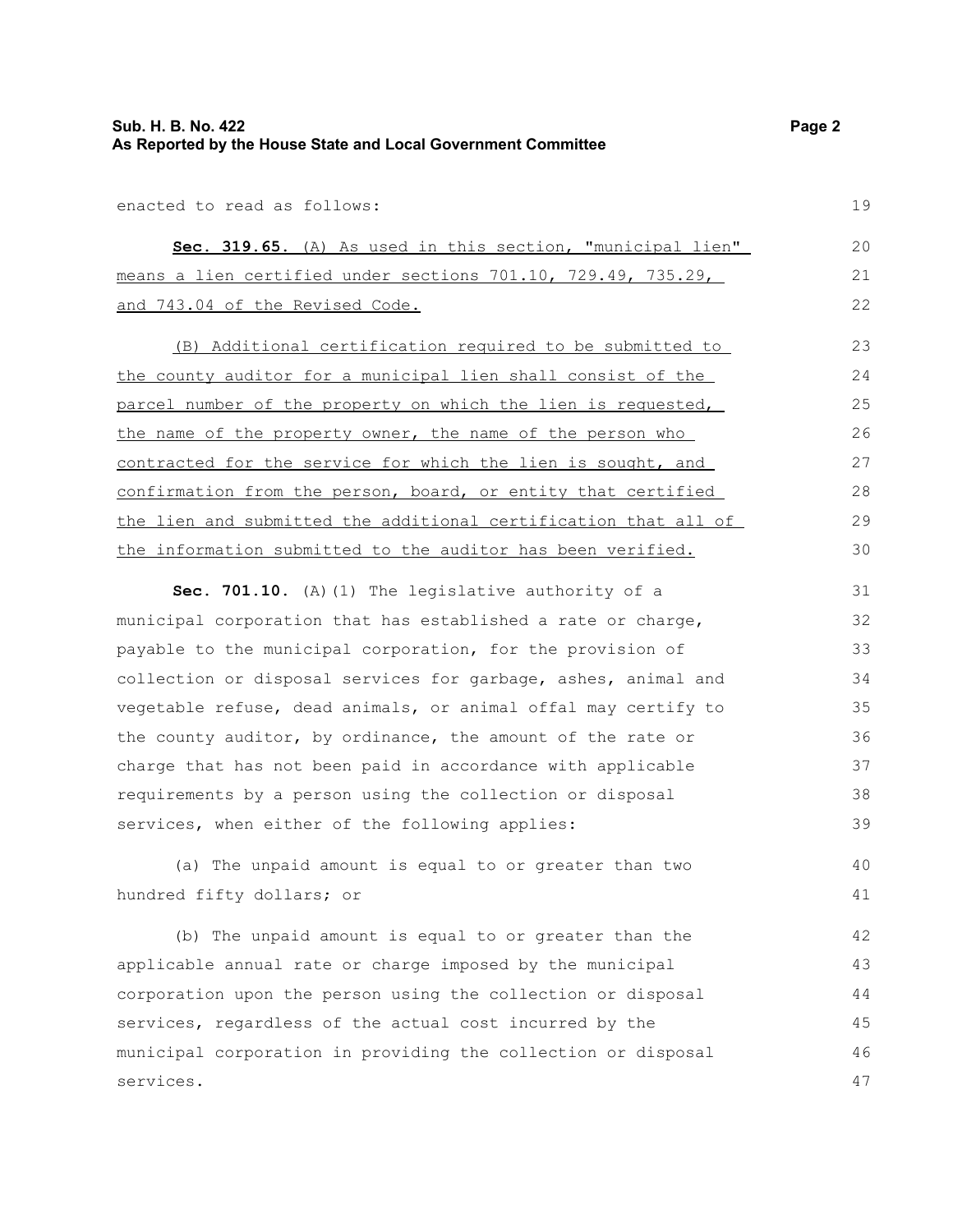$(2)$  (a) The county auditor shall place the amount certified shall be a lien on the person's real property to which services are provided, tax list and duplicate against the property served by the connection if both of the following occur: (i) The auditor also receives from the legislative authority of a municipal corporation additional certification that the unpaid rents or charges have arisen pursuant to a service contract made directly with an owner who occupies the property served, as described in section 319.65 of the Revised Code. (ii) The auditor receives verification from the legislative authority of a municipal corporation that the notice required under section 701.102 of the Revised Code was provided to the owner. (b) The amount placed on the tax list  $\frac{1}{x}$  in a separate eolumn,and duplicate shall be a lien on the property served from the date placed on the list and duplicate and shall be collected in the same manner as other taxes, and except that, notwithstanding section 323.15 of the Revised Code, a county treasurer shall accept a payment in such amount when separately tendered as payment for the full amount of such unpaid collection or disposal services. The lien shall be released immediately upon payment in full of the certified amount. Any amounts collected by the county treasurer under this division shall be immediately paid into the general fund of the municipal 48 49 50 51 52 53 54 55 56 57 58 59 60 61 62 63 64 65 66 67 68 69 70 71 72 73

(B) A municipal corporation that, on or before October 17, 2019, collected all rates or charges for such services in a manner consistent with the collection of other taxes, rather 75 76 77

corporation.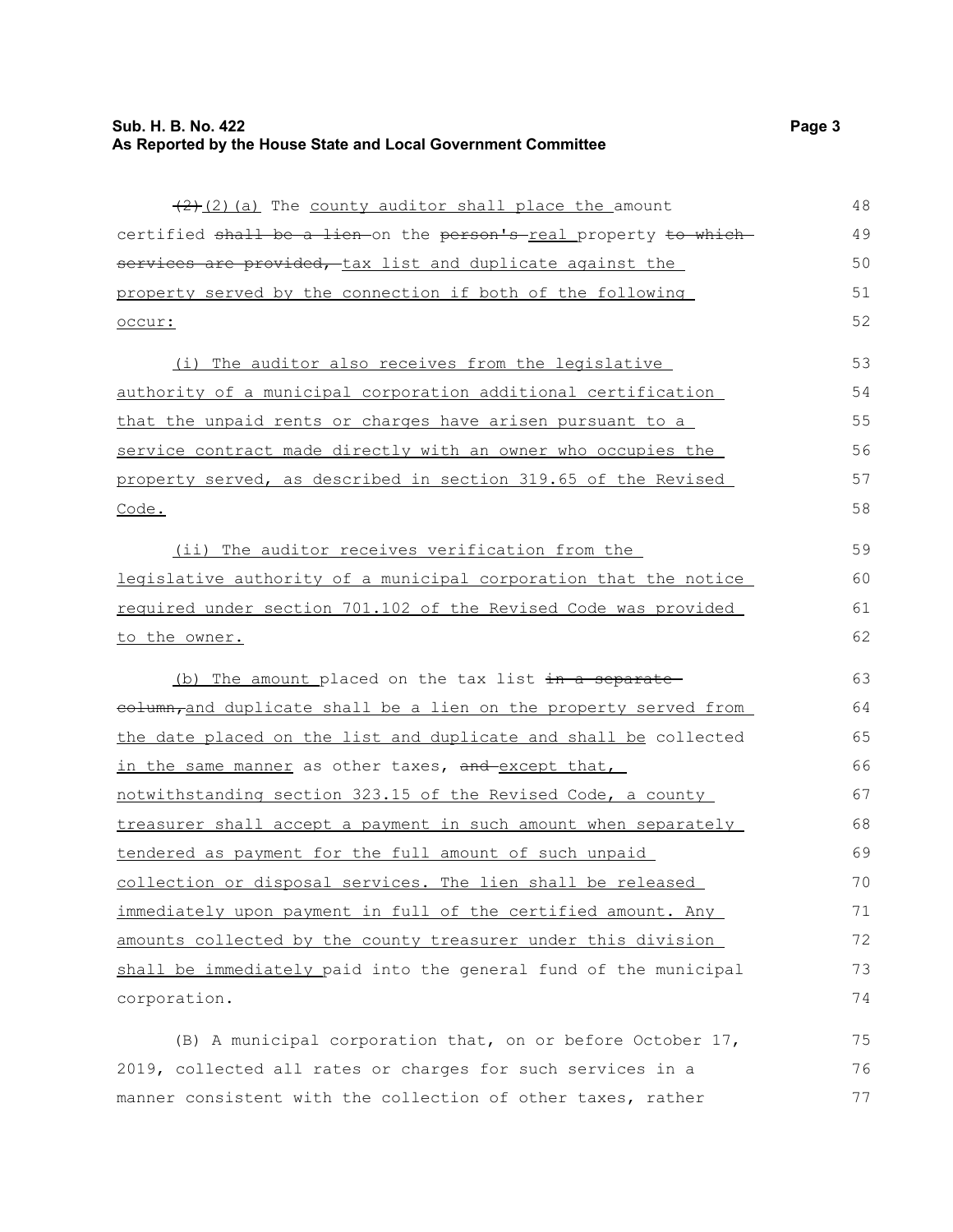#### **Sub. H. B. No. 422 Page 4 As Reported by the House State and Local Government Committee**

than making that rate or charge payable to the municipal corporation, may continue to collect amounts in such manner without being subject to the limitation in division (A)(1) of this section.

Sec. 701.101. The legislative authority of a municipal corporation that has established a rate or charge for the collection or disposal services described in section 701.10 of the Revised Code, which has gone unpaid, may collect it by actions at law in the name of the municipal corporation from an owner, tenant, or other person who is liable to pay the rents or charges.

 **Sec. 701.102.** (A) The legislative authority of a municipal corporation shall provide notice to the property owner about the placement of a lien on the owner's property before the county auditor places a lien pursuant to section 701.10 of the Revised Code. The notice shall include a statement informing the owner that the owner may file a lien appeal with the environmental review appeals commission pursuant to section 3745.155 of the Revised Code. 89 90 91 92 93 94 95 96

(B) The legislative authority shall submit verification to the county auditor that the notice required by this section was provided to the owner.

 **Sec. 701.20.** For purposes of sections 701.20 to 701.26 of the Revised Code: 100 101

(A) "Bring an action" means to bring a civil action under sections 701.101, 729.491, 735.29, and 743.04 of the Revised Code. 102 103 104

(B) "Certify a lien" means to certify a lien under sections 701.10, 729.49, 735.29, and 743.04 of the Revised Code. 105 106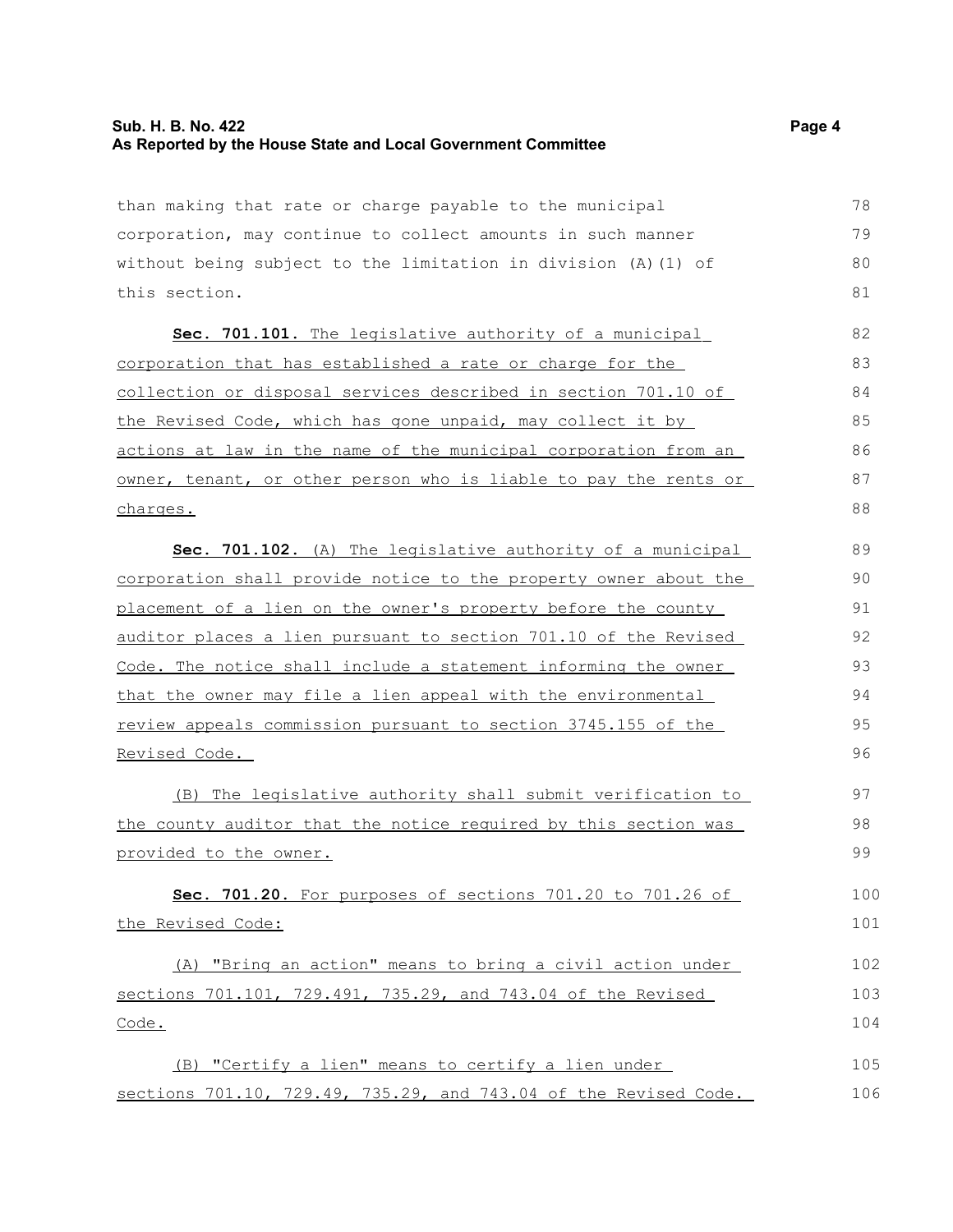| (C) "Dwelling unit" and "tenant" have the same meanings as    | 107 |
|---------------------------------------------------------------|-----|
| in section 5321.01 of the Revised Code.                       | 108 |
| (D) "Municipal authority" means any of the following as       | 109 |
| context requires:                                             | 110 |
| (1) Board of trustees of public affairs under section         | 111 |
| 735.29 of the Revised Code;                                   | 112 |
| (2) Director of public service or any other official or       | 113 |
| body under section 743.04 of the Revised Code;                | 114 |
| (3) Legislative authority of a municipal corporation under    | 115 |
| sections 701.10, 701.101, 729.49, and 729.491 of the Revised  | 116 |
| Code.                                                         | 117 |
| (E) "Municipal services" means any of the following:          | 118 |
| (1) Collection or disposal services described in section      | 119 |
| 701.10 of the Revised Code;                                   | 120 |
| (2) Sewerage services under section 729.49 of the Revised     | 121 |
| Code;                                                         | 122 |
| (3) Water services described in Chapter 743. of the           | 123 |
| Revised Code;                                                 | 124 |
| (4) Services from waterworks under section 735.29 of the      | 125 |
| Revised Code.                                                 | 126 |
| (F) "Municipal services provider" means the entity created    | 127 |
| or designated by the municipal authority to provide municipal | 128 |
| services.                                                     | 129 |
| (G) "Property owner" means the person who owns the            | 130 |
| residential property to which municipal services are provided | 131 |
| and to whom all of the following apply:                       | 132 |
| (1) The person does not occupy the property.                  | 133 |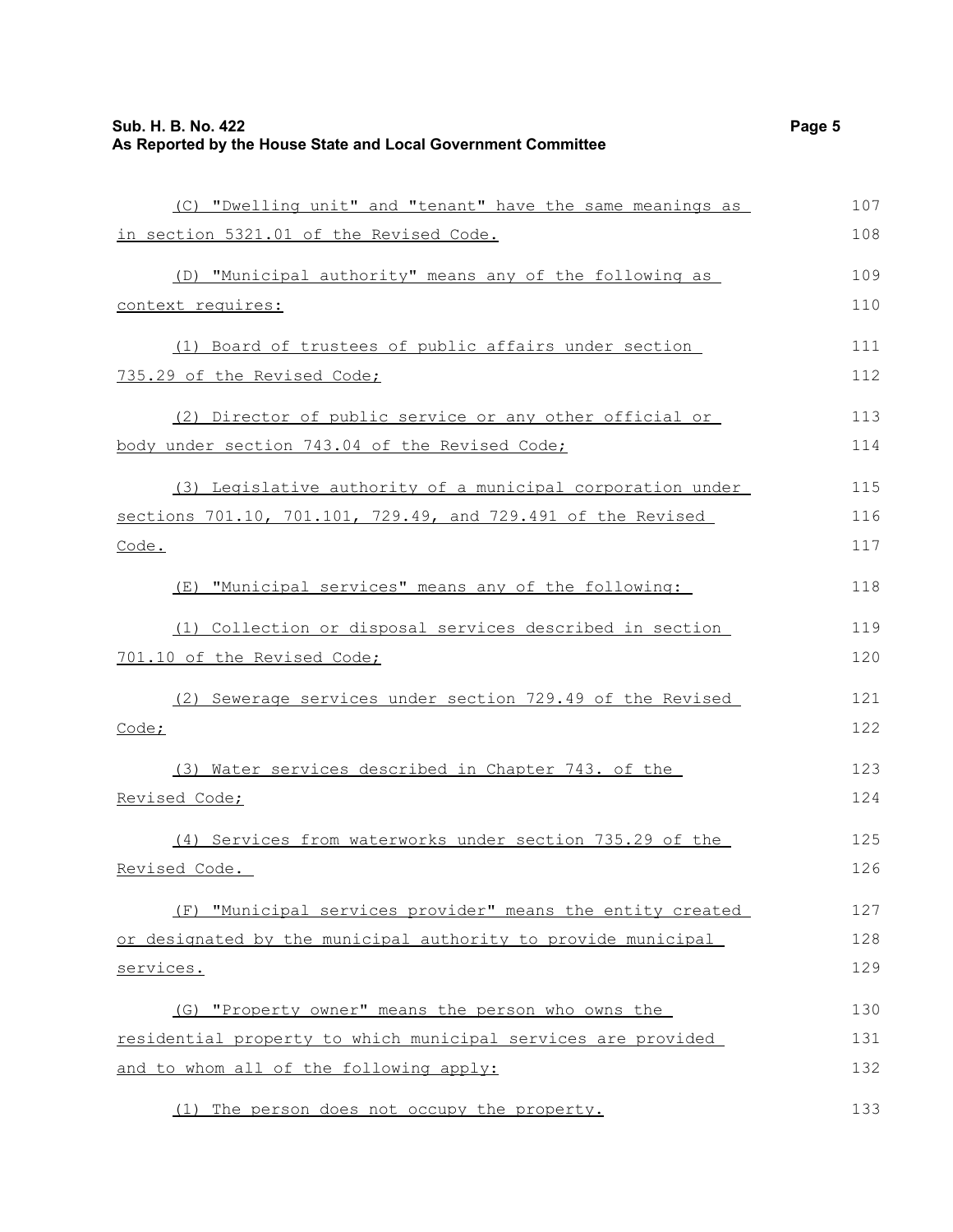| Sub. H. B. No. 422<br>As Reported by the House State and Local Government Committee | Page 6 |
|-------------------------------------------------------------------------------------|--------|
|                                                                                     |        |
| (2) The tenant or other occupant is contractually                                   | 134    |
| responsible to pay the charges and fees imposed for the                             | 135    |
| municipal services.                                                                 | 136    |
| (3) If the residential property consists of two or more                             | 137    |
| dwelling units, both of the following must be true:                                 | 138    |
| (a) Each dwelling unit has a separate meter;                                        | 139    |
| (b) The tenant or other occupant of each dwelling unit is                           | 140    |
| contractually responsible to pay the charges and fees imposed                       | 141    |
| for the municipal services provided to the unit in which the                        | 142    |
| tenant or occupant resides.                                                         | 143    |
| (H) "Termination amount" means the amount of rates or                               | 144    |
| charges for municipal services that when unpaid results in the                      | 145    |
| termination of those services under the municipal authority                         | 146    |
| requlations.                                                                        | 147    |
| Sec. 701.21. Any person who contracts to receive municipal                          | 148    |
| services shall be financially responsible for paying all rates,                     | 149    |
| fees, charges, and costs associated with the delivery of that                       | 150    |
| service.                                                                            | 151    |
| Sec. 701.22. (A) If a municipal authority attempts to                               | 152    |
| certify a lien against a property or brings an action due to                        | 153    |
| unpaid municipal services rates or charges, there is a                              | 154    |
| rebuttable presumption that amounts exceeding the termination                       | 155    |
| amount cannot be certified as a lien, or recovered by the                           | 156    |
| action, against the property owner.                                                 | 157    |
| (B) The presumption may be rebutted by any of the                                   | 158    |
| following based on a preponderance of the evidence:                                 | 159    |
| (1) The property owner agreed to pay all the unpaid rates                           | 160    |
| and charges, after having been given notice of the delinquent                       | 161    |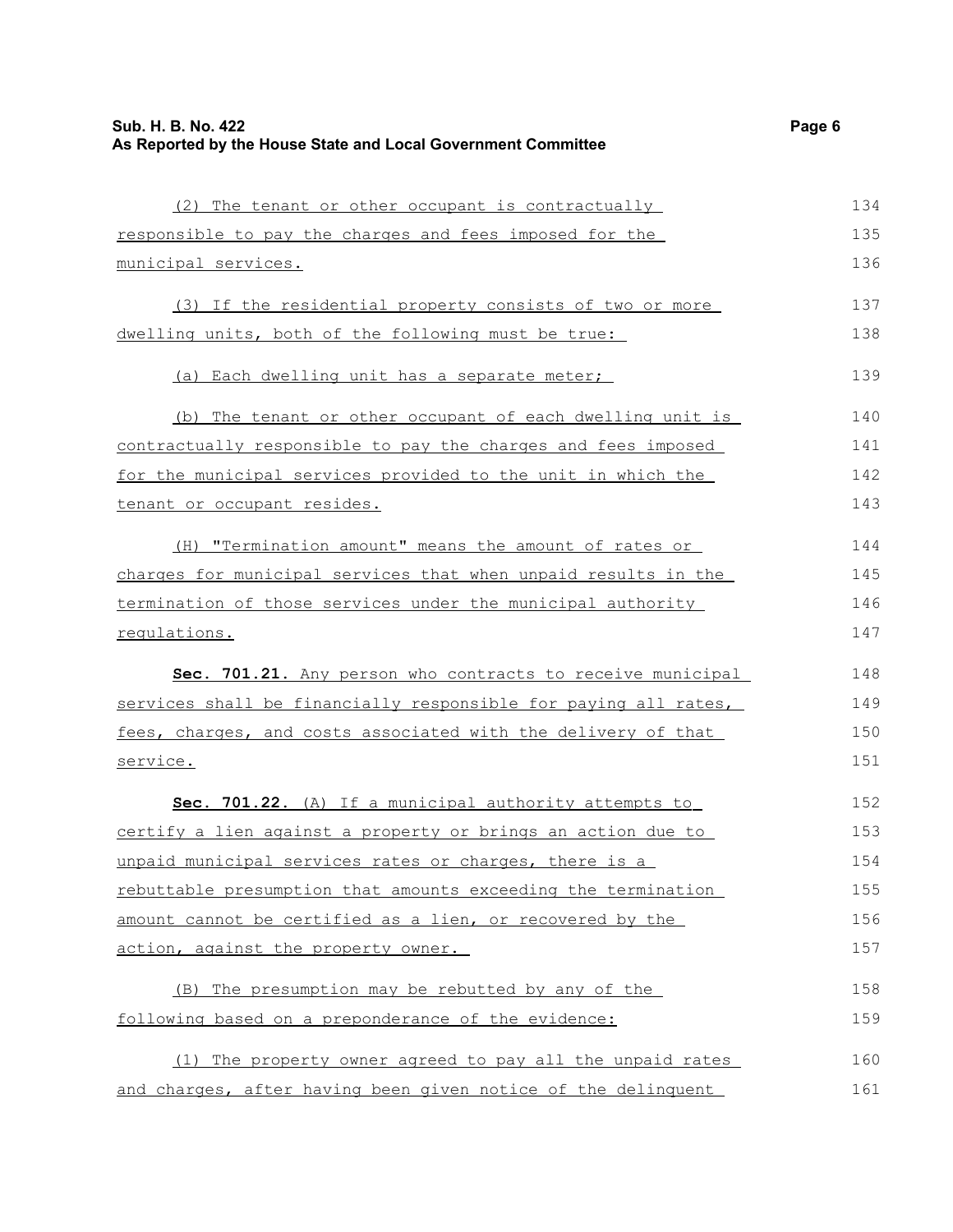| Sub. H. B. No. 422<br>As Reported by the House State and Local Government Committee | Page 7 |
|-------------------------------------------------------------------------------------|--------|
| amount.                                                                             | 162    |
| The property owner occupies the residence.<br>(2)                                   | 163    |
| The municipal authority attempted to mitigate any<br>(3)                            | 164    |
| unpaid rates or charges by strictly adhering to its established                     | 165    |
| protocol for terminating service for delinquent customers.                          | 166    |
| (4) Any other evidence demonstrating that the municipal                             | 167    |
| authority mitigated the amount of unpaid rates and charges                          | 168    |
| before proceeding against the property owner.                                       | 169    |
| (C) This section does not abridge or eliminate any cause                            | 170    |
| of action that the municipal authority may have against the                         | 171    |
| tenant personally, or other person liable to pay the unpaid                         | 172    |
| rents or charges.                                                                   | 173    |
| Sec. 701.23. (A) A municipal authority may establish a                              | 174    |
| tenant reinstatement fee for municipal services.                                    | 175    |
| (B) A tenant reinstatement fee may be applied if the                                | 176    |
| tenant requests to reestablish municipal services after such                        | 177    |
| services have been terminated by the municipal services provider                    | 178    |
| or the tenant.                                                                      | 179    |
| Sec. 701.24. A municipal authority may track any unpaid                             | 180    |
| rates or charges owed by a person for any municipal services                        | 181    |
| between residential properties if both of the following are                         | 182    |
| true:                                                                               | 183    |
| (A) A person who contracted for municipal services                                  | 184    |
| currently has a debit or credit regarding the municipal services                    | 185    |
| provided to the person;                                                             | 186    |
| (B) Municipal services provided to that person have been                            | 187    |
| terminated at one residential property and have been established                    | 188    |
| at another residential property.                                                    | 189    |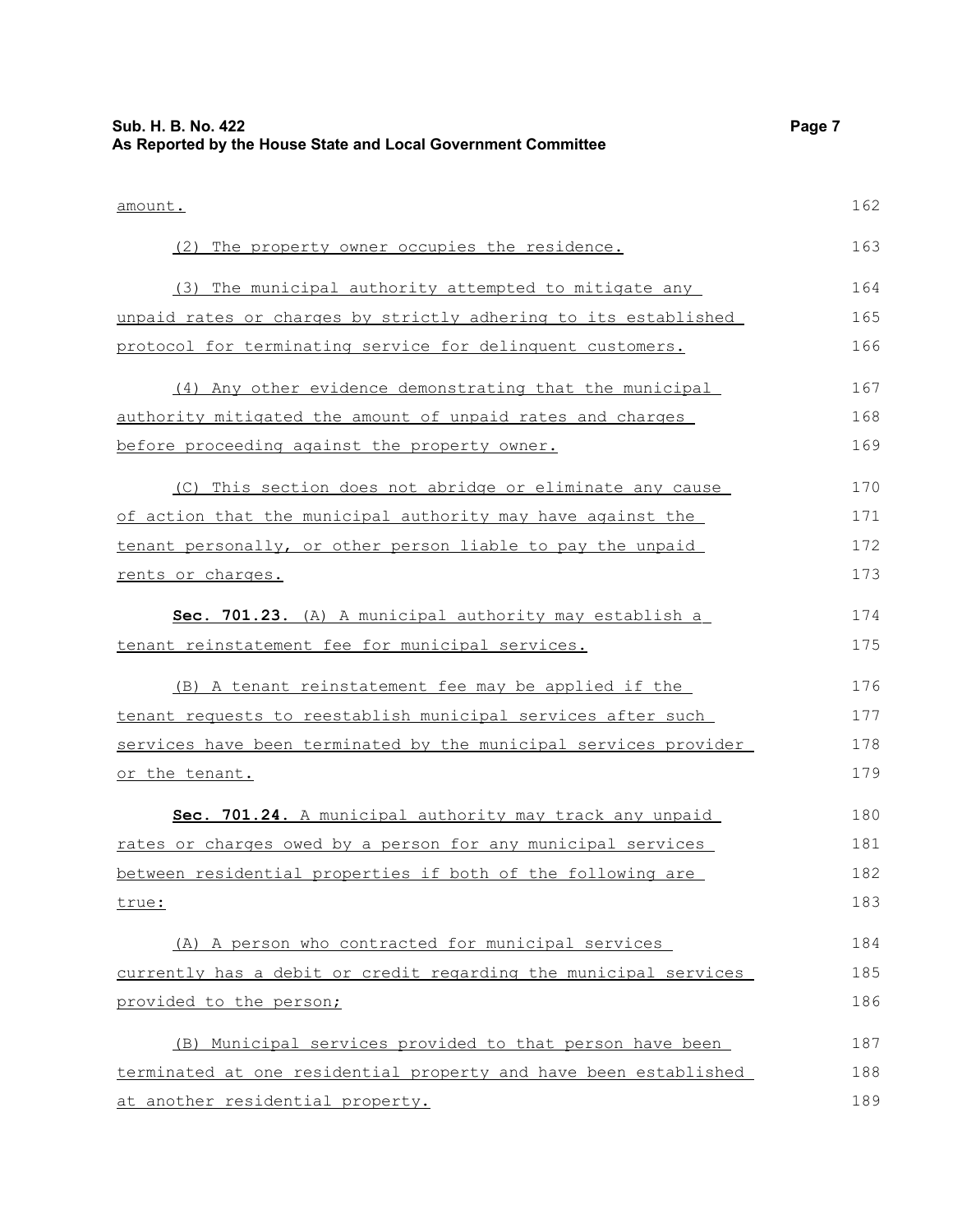## **Sub. H. B. No. 422** Page 8 **As Reported by the House State and Local Government Committee**

| Sec. 701.25. A municipal authority may access and review         | 190 |
|------------------------------------------------------------------|-----|
| the billing details and histories of any person who contracts to | 191 |
| receive municipal services for the purpose of identifying and    | 192 |
| tracking unpaid rates or charges.                                | 193 |
| Sec. 701.26. (A) Any person who believes that they have          | 194 |
| been improperly billed for municipal services may file a         | 195 |
| complaint with the municipal services provider.                  | 196 |
| (B) (1) A municipal services provider must establish a           | 197 |
| method for persons receiving municipal services to make an       | 198 |
| improper billing complaint.                                      | 199 |
| (2) A municipal services provider must investigate every         | 200 |
| complaint received.                                              | 201 |
| (3) All complaints shall be resolved within ten business         | 202 |
| days. If the municipal services provider is unable to resolve    | 203 |
| the complaint within ten business days, the municipal services   | 204 |
| provider shall provide the person who filed the complaint with a | 205 |
| status report every five business days following the initial     | 206 |
| period.                                                          | 207 |
| (C) If the complaint is not resolved to the satisfaction         | 208 |
| of the complaining party, the complaining party may appeal the   | 209 |
| matter to the environmental review appeals commission under      | 210 |
| section 3745.151 of the Revised Code, if the amount in dispute   | 211 |
| is equal to or greater than three hundred dollars.               | 212 |
| Sec. 729.49. (A) The legislative authority of a municipal        | 213 |
| corporation which has installed or is installing sewerage, a     | 214 |
| system of sewerage, sewage pumping works, or sewage treatment or | 215 |
| disposal works for public use, may, by ordinance, establish just | 216 |
| and equitable rates or charges of rents to be paid to the        | 217 |
| municipal corporation for the use of such services, by every     | 218 |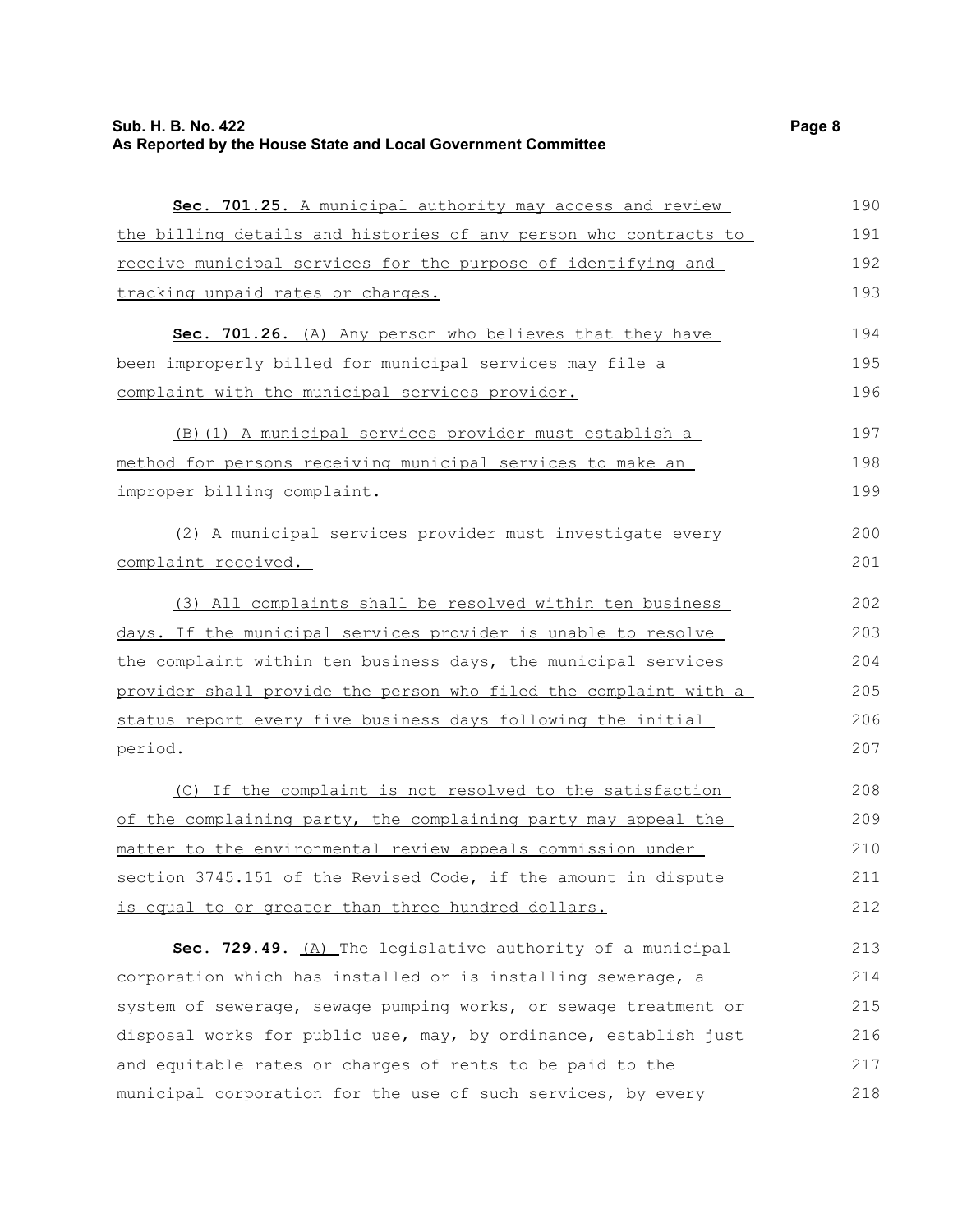| person, firm, or corporation whose premises are served by a      | 219 |
|------------------------------------------------------------------|-----|
| connection thereof. Such-                                        | 220 |
| (B) When sewerage rates or charges are not paid when due,        | 221 |
| the legislative authority of a municipal corporation may certify | 222 |
| them, together with any penalties, to the county auditor.        | 223 |
| (1) The county auditor shall constitute place the                | 224 |
| certified amount on the real property list and duplicate against | 225 |
| the property served by the connection if both of the following   | 226 |
| occur:                                                           | 227 |
| (a) The auditor also receives from the legislative               | 228 |
| authority of a municipal corporation additional certification    | 229 |
| that the unpaid rates or charges have arisen pursuant to a       | 230 |
| service contract made directly with an owner who occupies the    | 231 |
| property served, as described in section 319.65 of the Revised   | 232 |
| Code.                                                            | 233 |
| (b) The auditor receives verification from the legislative       | 234 |
| authority of a municipal corporation that the notice required    | 235 |
| under section 729.492 of the Revised Code was provided to the    | 236 |
| owner.                                                           | 237 |
| (2) The amount placed on the tax list and duplicate shall        | 238 |
| be a lien upon the property served by such connection from the   | 239 |
| date placed on the list and duplicate and if not paid when due-  | 240 |
| shall be collected in the same manner as other municipal         | 241 |
| corporation taxes, except that, notwithstanding section 323.15   | 242 |
| of the Revised Code, a county treasurer shall accept a payment   | 243 |
| in such amount when separately tendered as payment for the full  | 244 |
| amount of such unpaid sewerage rates or charges and associated   | 245 |
| penalties. The lien shall be released immediately under payment  | 246 |
| in full of the certified amount. Any amounts collected by the    | 247 |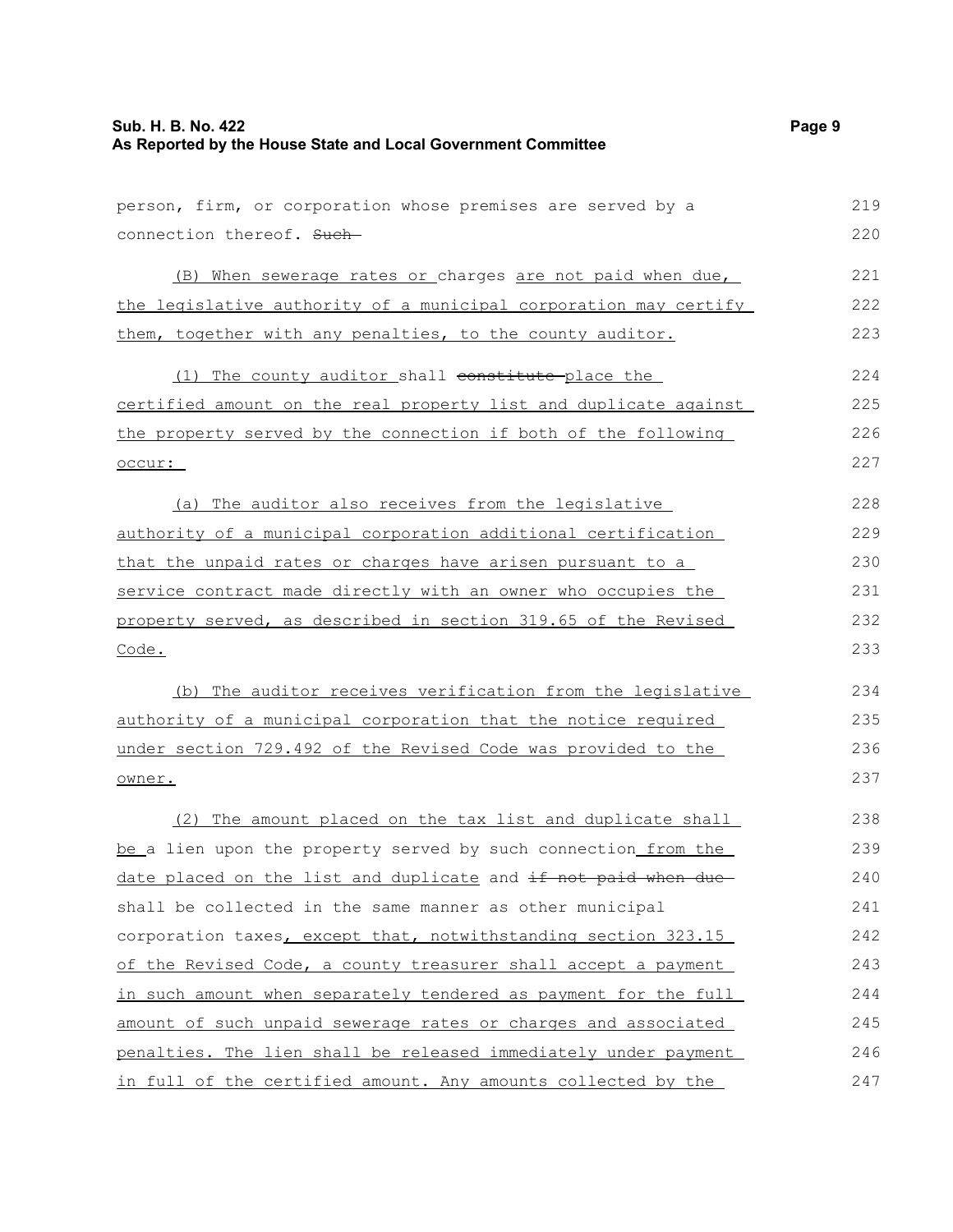| county treasurer under this division shall be immediately placed | 248 |
|------------------------------------------------------------------|-----|
| in the appropriate distinct fund.                                | 249 |
| (C) The legislative authority may change such rates or           | 250 |
| charges from time to time as is deemed advisable. The            | 251 |
| legislative authority of a municipal corporation operating under | 252 |
| a charter may establish such schedule of rates and provide for   | 253 |
| its administration by designating the department or officer to   | 254 |
| be charged with the enforcement of sections 729.49 to 729.52,    | 255 |
| inclusive, of the Revised Code.                                  | 256 |
| Sec. 729.491. The legislative authority of a municipal           | 257 |
| corporation that has established a rate or charge for the        | 258 |
| sewerage service described in section 729.49 of the Revised      | 259 |
| Code, which has gone unpaid, may collect it by actions at law in | 260 |
| the name of the municipal corporation from an owner, tenant, or  | 261 |
| other person who is liable to pay the rates or charges.          | 262 |
| Sec. 729.492. (A) The legislative authority of a municipal       | 263 |
| corporation shall provide notice to the property owner about the | 264 |
| placement of a lien on the owner's property before the county    | 265 |
| auditor places a lien pursuant to section 729.49 of the Revised  | 266 |
| Code. The notice shall include a statement informing the owner   | 267 |
| that the owner may file a lien appeal with the environmental     | 268 |
| review appeals commission pursuant to section 3745.155 of the    | 269 |
| Revised Code.                                                    | 270 |
| (B) The legislative authority shall submit verification to       | 271 |
| the county auditor that the notice required by this section was  | 272 |
| provided to the owner.                                           | 273 |
| Sec. 735.29. (A) The board of trustees of public affairs         | 274 |
| appointed under section 735.28 of the Revised Code shall manage, | 275 |
| conduct, and control the waterworks, electric light plants,      | 276 |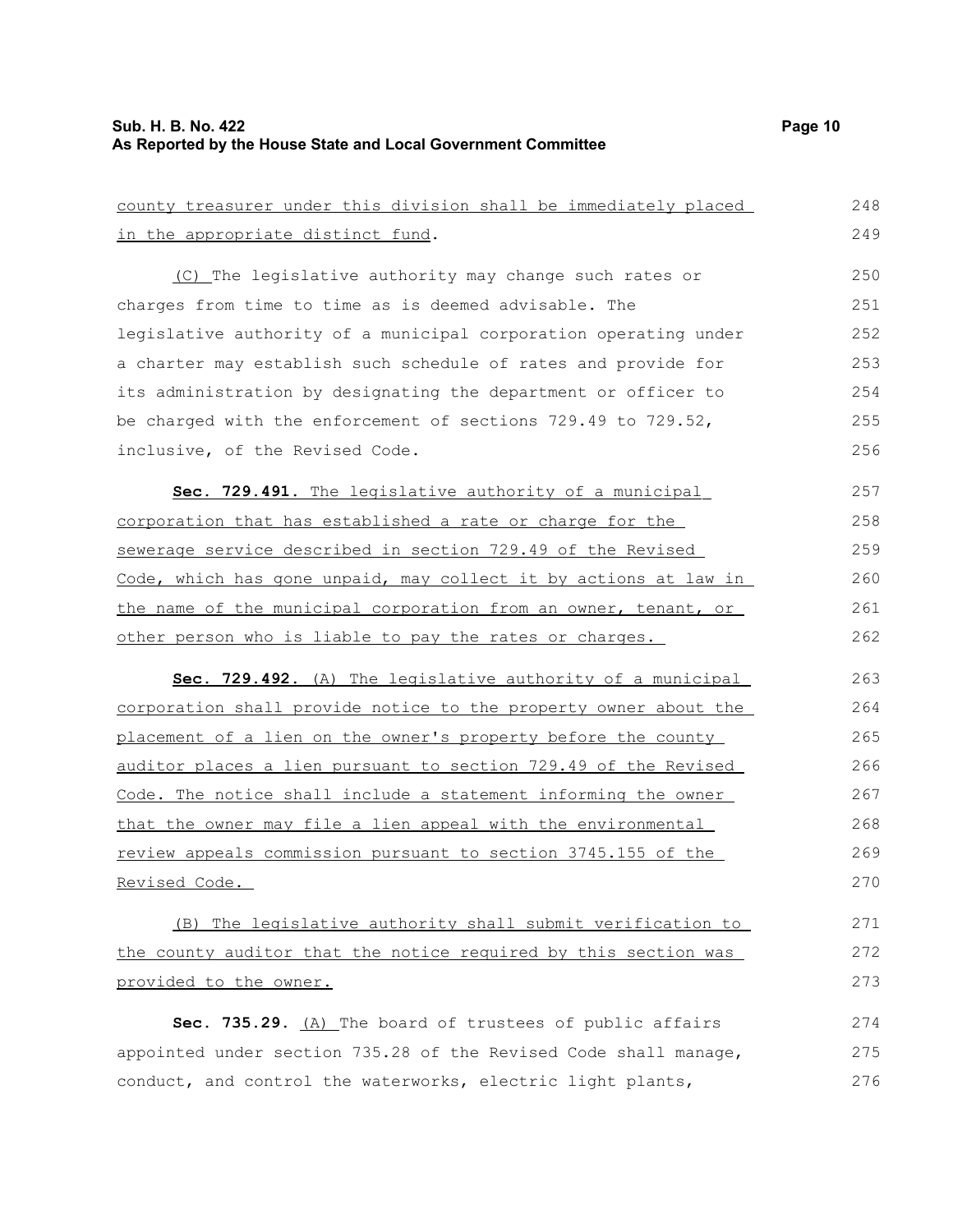#### **Sub. H. B. No. 422 Page 11 As Reported by the House State and Local Government Committee**

artificial or natural gas plants, or other similar public utilities, furnish supplies of water, electricity, or gas, collect all water, electric, and gas rents or charges, and appoint necessary officers, employees, and agents. 277 278 279 280

(B) The board may make such bylaws and rules as it determines to be necessary for the safe, economical, and efficient management and protection of such works, plants, and public utilities. These bylaws and rules, when not repugnant to municipal ordinances or to the constitution or laws of this state, shall have the same validity as ordinances. 281 282 283 284 285 286

(C) For the purpose of paying the expenses of conducting and managing such waterworks, plants, and public utilities or of making necessary additions thereto and extensions and repairs thereon, the board may assess a water rent or charge, or a light, power, gas, or utility rent, of sufficient amount, and in such manner as it determines to be most equitable, upon all tenements and premises supplied therewith. When such rents, except water rents and charges, are not paid when due, the board may certify do either or both of the following: 287 288 289 290 291 292 293 294 295

(1) Certify them to the county auditor to be placed on the duplicate and collected as other village taxes, or it may collect;

(2) Collect them by actions at law in the name of the village from an owner, tenant, or other person who is liable to pay the rents or charges. 299 300 301

(D) When water rents or charges are not paid when due, the board may do either or both of the following:

 $(A)$  (1) Certify them, together with any penalties, to the county auditor. 304 305

296 297 298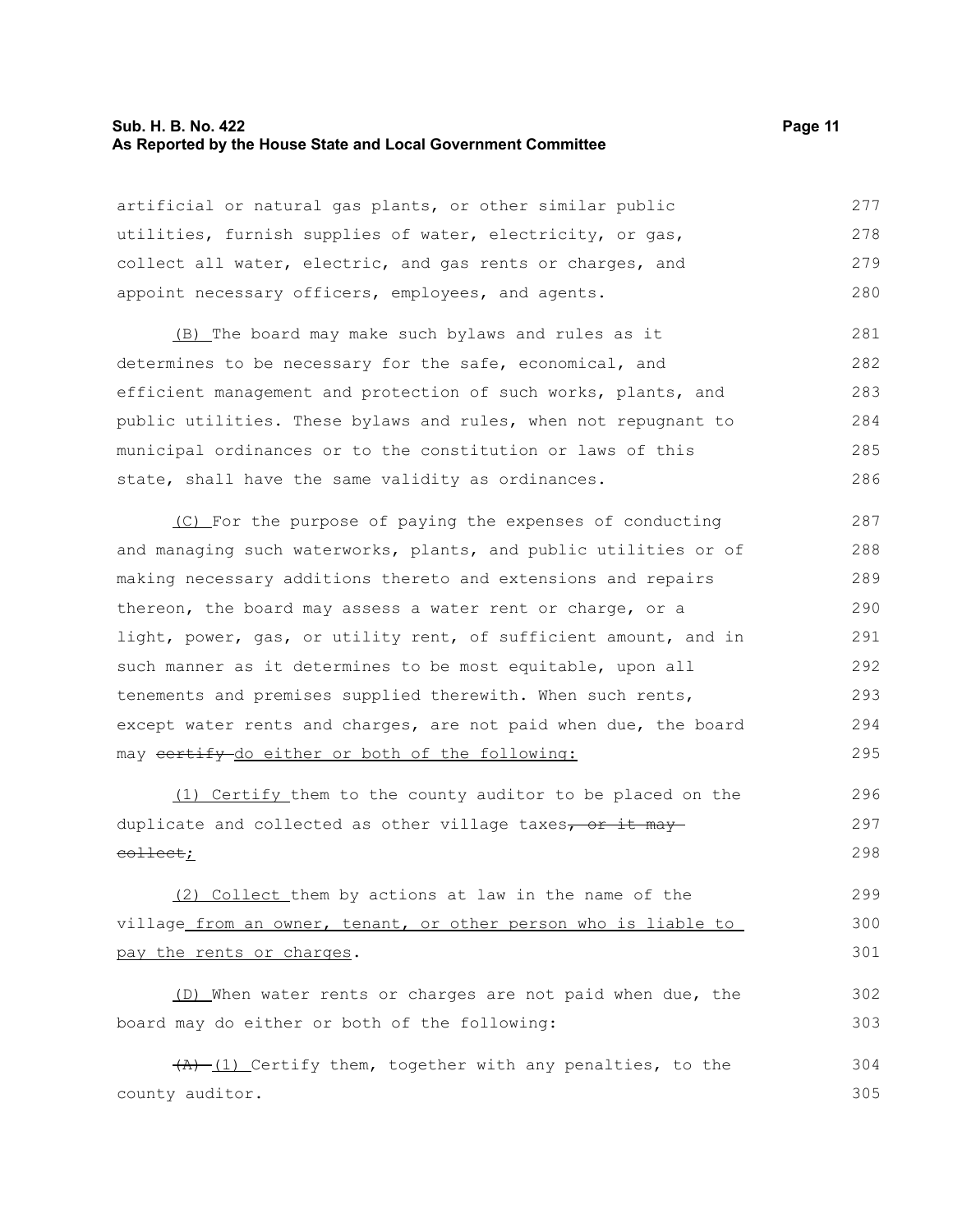#### **Sub. H. B. No. 422 Page 12 As Reported by the House State and Local Government Committee**

(a) The county auditor shall place the certified amount on the real property tax list and duplicate against the property served by the connection if-he both of the following occur: 306 307 308

(i) The auditor also receives from the board additional certification that the unpaid rents or charges have arisen pursuant to a service contract made directly with an owner who occupies the property served, as described in section 319.65 of the Revised Code. 309 310 311 312 313

(ii) The auditor receives verification from the board that the notice required under section 735.291 of the Revised Code was provided to the owner. 314 315 316

(b) The amount placed on the tax list and duplicate shall be a lien on the property served from the date placed on the list and duplicate and shall be collected in the same manner as other taxes, except that, notwithstanding section 323.15 of the Revised Code, a county treasurer shall accept a payment in such amount when separately tendered as payment for the full amount of such unpaid water rents or charges and associated penalties. The lien shall be released immediately upon payment in full of the certified amount. Any amounts collected by the county treasurer under this division shall be placed for immediate distribution to the village, in the appropriate distinct fund established for water rents and charges. 317 318 319 320 321 322 323 324 325 326 327 328

 $(B)$  (2) Collect them by actions at law in the name of the village from an owner, tenant, or other person who is liable to pay the rents or charges. 329 330 331

(E) The board shall have the same powers and perform the same duties as are provided in sections 743.01, 743.05 to 743.07, 743.10, 743.11, 743.18, 743.24, and 735.05 to 735.09 of 332 333 334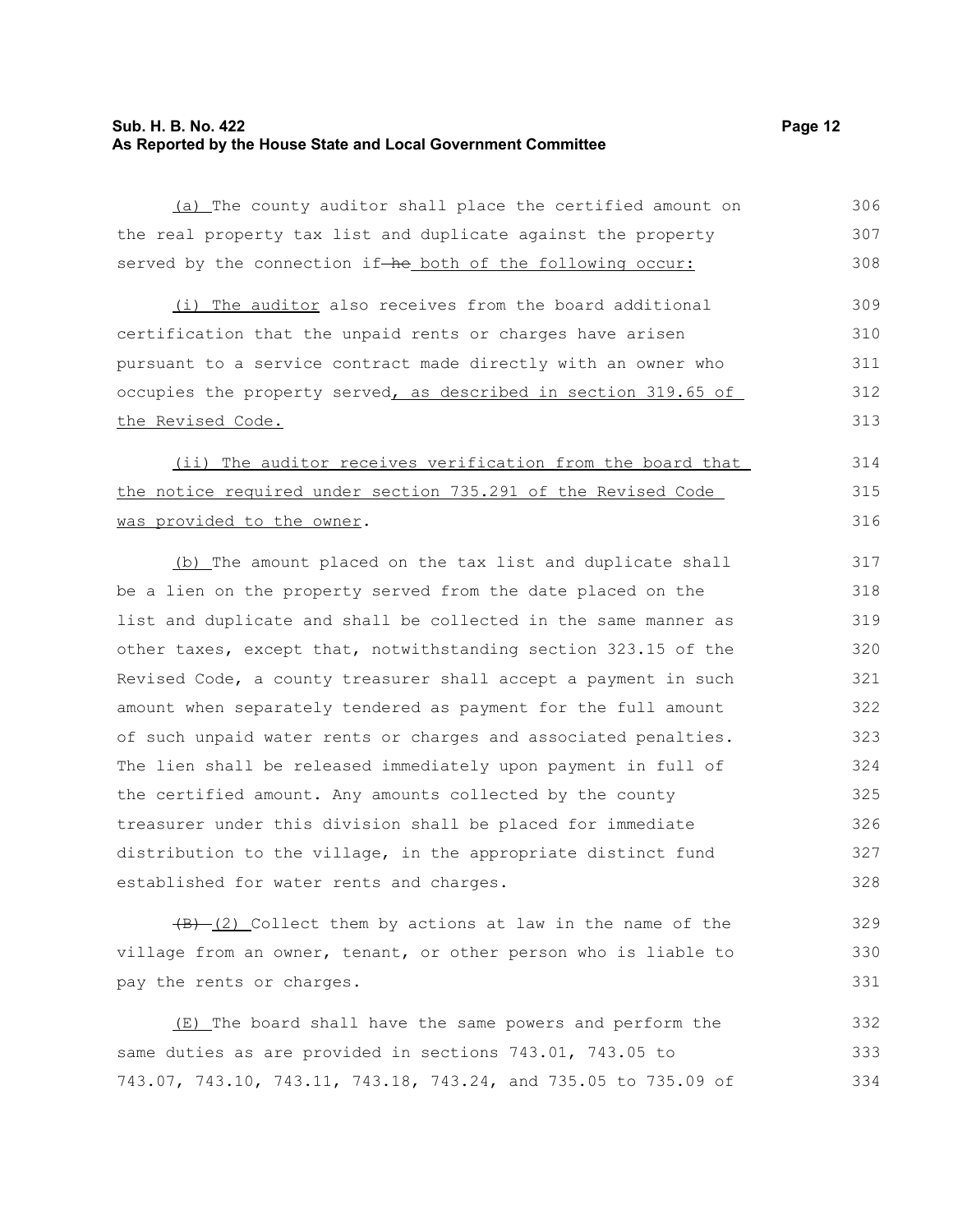#### **Sub. H. B. No. 422 Page 13 As Reported by the House State and Local Government Committee**

the Revised Code, and all powers and duties relating to waterworks in any of such sections shall extend to and include electric light, power, and gas plants, and such other similar public utilities, and such board shall have such other duties as are prescribed by law or ordinance not inconsistent herewith. 335 336 337 338 339

(F) Each board that assesses water rents or charges shall determine the actual amount of rents due based upon an actual reading of each customer's meter at least once in each threemonth period, and at least quarterly the board shall render a bill for the actual amount shown by the meter reading to be due, except estimated bills may be rendered if access to a customer's meter was unobtainable for a timely reading. Each board that assesses water rents or charges shall establish procedures providing fair and reasonable opportunity for resolution of billing disputes. 340 341 342 343 344 345 346 347 348 349

(G) When property to which water service is provided is about to be sold, any party to the sale or- $\frac{h}{h}$  any party's agent may request the board to read the meter at that property and to render within ten days following the date on which the request is made, a final bill for all outstanding rents and charges for water service. Such a request shall be made at least fourteen days prior to the transfer of the title of such property.

(H) At any time prior to a certification under division  $(A)$  (D)(1) of this section, the board shall accept any partial payment of unpaid water rents or charges, in the amount of ten dollars or more. 357 358 359 360

| Sec. 735.291. (A) The board of trustees of public affairs       | 361 |
|-----------------------------------------------------------------|-----|
| shall provide notice to the property owner about the placement  | 362 |
| of a lien on the owner's property before the county auditor     | 363 |
| places a lien pursuant to division (D) of section 735.29 of the | 364 |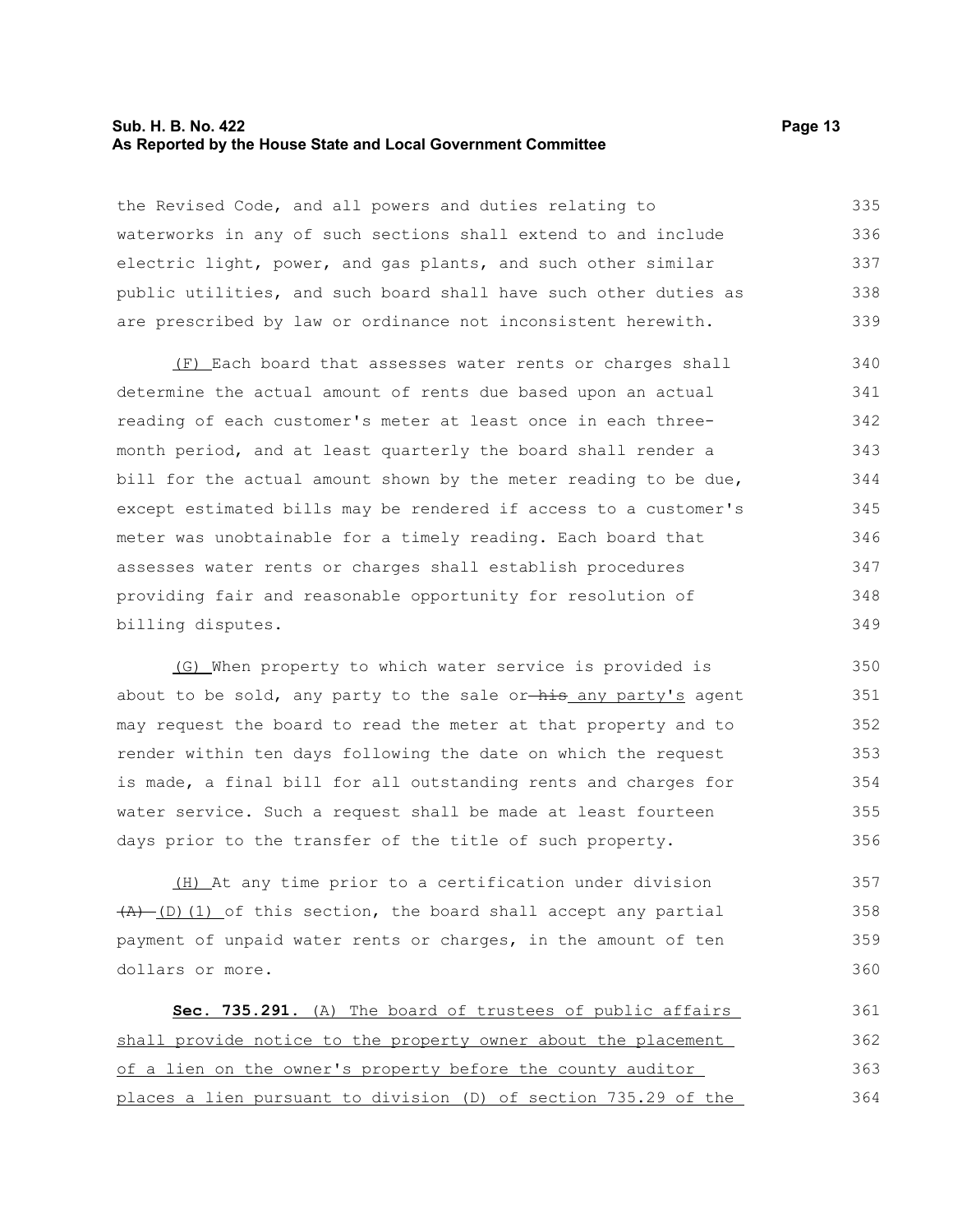| Revised Code. The notice shall include a statement informing the | 365 |
|------------------------------------------------------------------|-----|
| owner that the owner may file a lien appeal with the             | 366 |
| environmental review appeals commission pursuant to section      | 367 |
| 3745.155 of the Revised Code.                                    | 368 |
| (B) The board shall submit verification to the county            | 369 |
| auditor that the notice required by this section was provided to | 370 |
| the owner.                                                       | 371 |
| Sec. 743.04. (A) For the purpose of paying the expenses of       | 372 |
| conducting and managing the waterworks of a municipal            | 373 |
| corporation, including operating expenses and the costs of       | 374 |
| permanent improvements, the director of public service or any    | 375 |
| other city official or body authorized by charter may assess and | 376 |
| collect a water rent or charge of sufficient amount and in such  | 377 |
| manner as the director, other official, or body determines to be | 378 |
| most equitable from all tenements and premises supplied with     | 379 |
| water.                                                           | 380 |
| (1) When water rents or charges are not paid when due, the       | 381 |
| director or other official or body may do either or both of the  | 382 |
| following:                                                       | 383 |
| (a) Certify them, together with any penalties, to the            | 384 |
| county auditor.                                                  | 385 |
| (i) The county auditor shall place the certified amount on       | 386 |
| the real property tax list and duplicate against the property    | 387 |
| served by the connection if both of the following occur:         | 388 |
| the-(I) The auditor also receives from the director or           | 389 |
| other official or body additional certification that the unpaid  | 390 |
| rents or charges have arisen pursuant to a service contract made | 391 |
| directly with an owner who occupies the property served, as      | 392 |
| described in section 319.65 of the Revised Code.                 | 393 |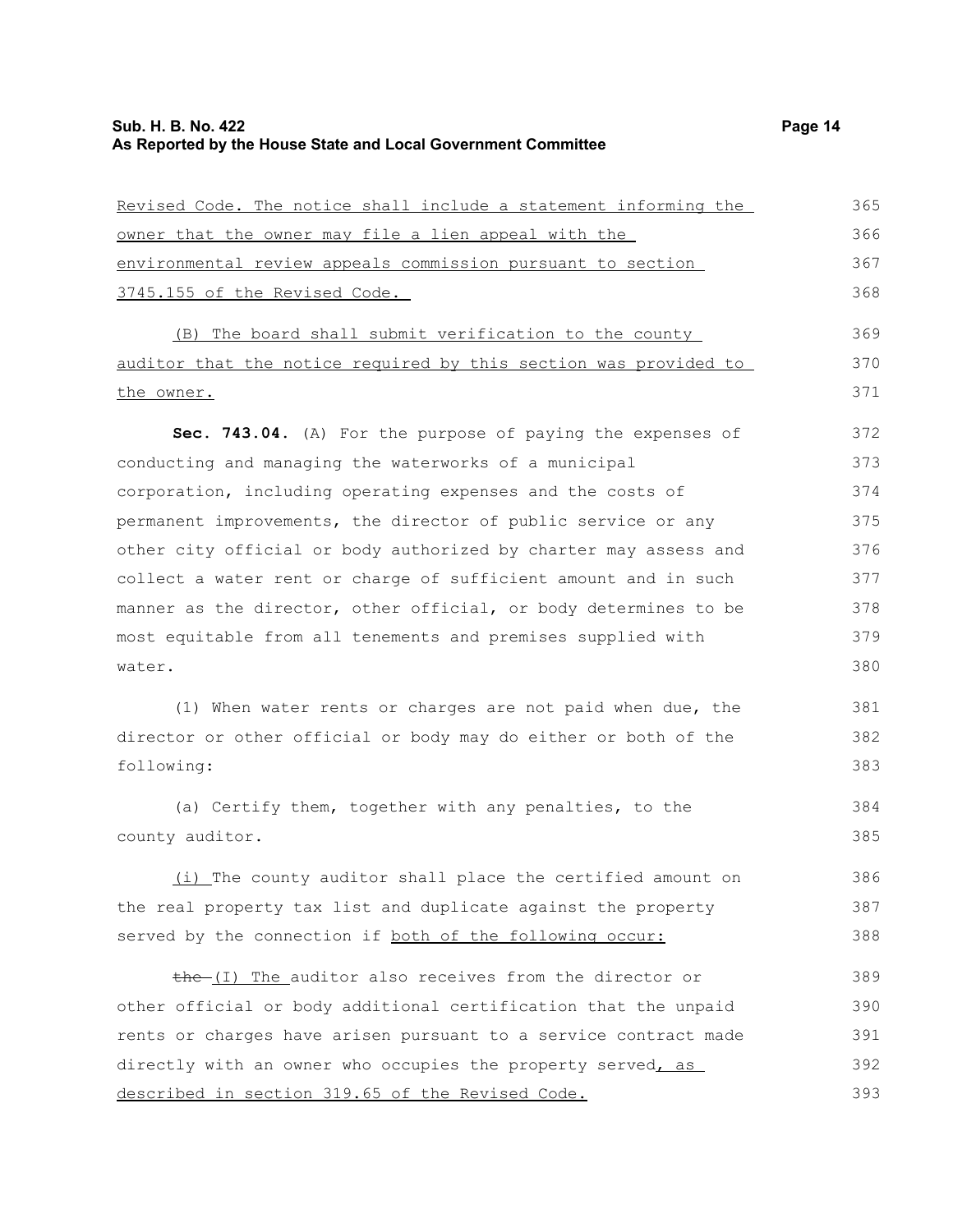#### **Sub. H. B. No. 422 Page 15 As Reported by the House State and Local Government Committee**

408 409 410

| (II) The auditor receives verification from the director         | 394 |
|------------------------------------------------------------------|-----|
| or other official or body that the notice required under section | 395 |
| 743.041 of the Revised Code was provided to the owner.           | 396 |

(ii) The amount placed on the tax list and duplicate shall be a lien on the property served from the date placed on the list and duplicate and shall be collected in the same manner as other taxes, except that, notwithstanding section 323.15 of the Revised Code, a county treasurer shall accept a payment in such amount when separately tendered as payment for the full amount of such unpaid water rents or charges and associated penalties. The lien shall be released immediately upon payment in full of the certified amount. Any amounts collected by the county treasurer under this division shall be immediately placed in the distinct fund established by section 743.06 of the Revised Code. 397 398 399 400 401 402 403 404 405 406 407

(b) Collect them by actions at law, in the name of the city from an owner, tenant, or other person who is liable to pay the rents or charges.

(2) The director or other official body shall not certify to the county auditor for placement upon the tax list and duplicate and the county auditor shall not place upon the tax list and duplicate as a charge against the property the amount of any unpaid water rents or charges together with any penalties as described in division (A)(1)(a) of this section if any of the following apply: 411 412 413 414 415 416 417

(a) The property served by the connection has been transferred or sold to an electing subdivision as defined in section 5722.01 of the Revised Code, regardless of whether the electing subdivision is still the owner of the property, and the unpaid water rents or charges together with any penalties have arisen from a period of time prior to the transfer or 418 419 420 421 422 423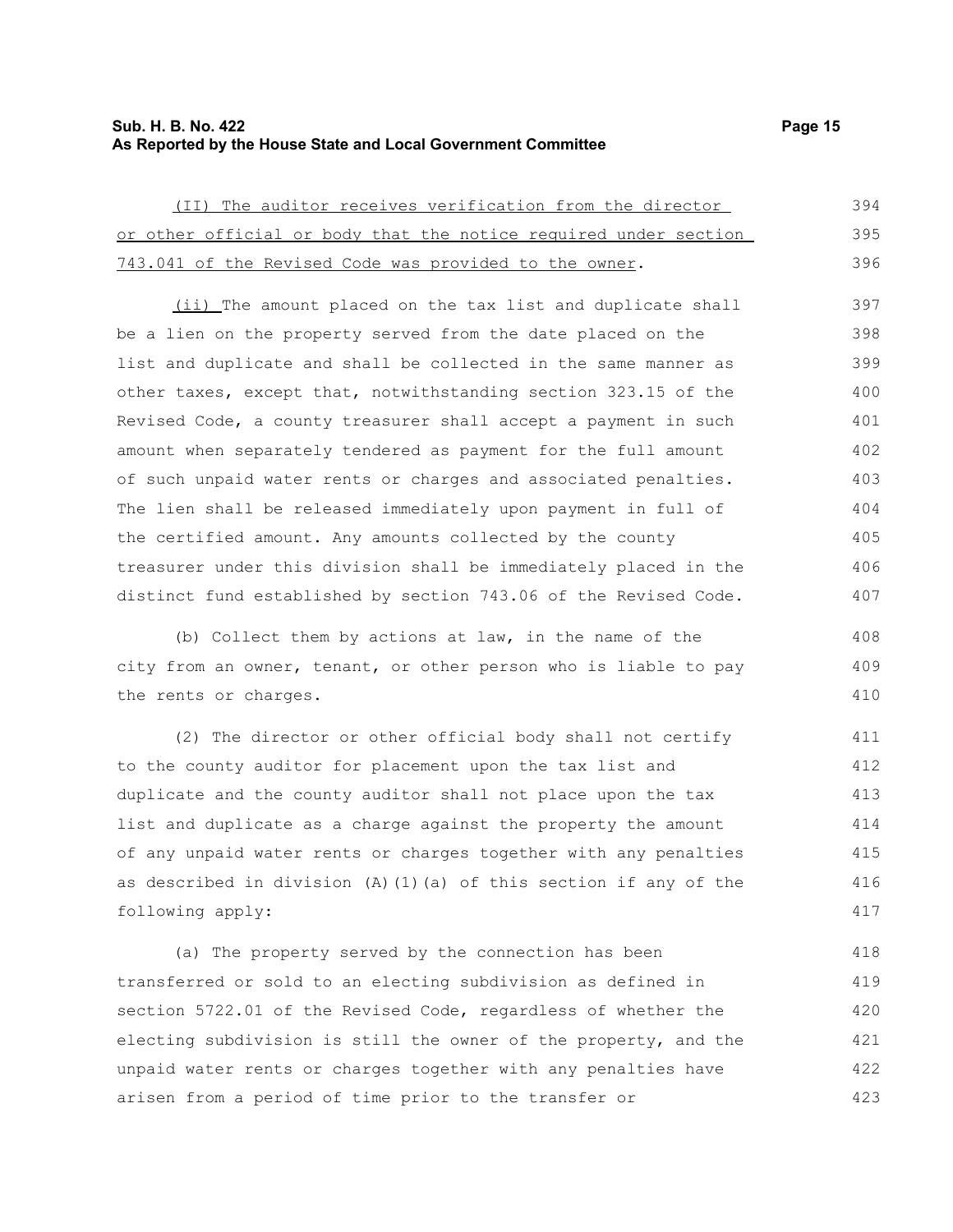## **Sub. H. B. No. 422** Page 16 **As Reported by the House State and Local Government Committee**

| confirmation of sale to the electing subdivision;                | 424 |
|------------------------------------------------------------------|-----|
| (b) The property served by the connection has been sold to       | 425 |
| a purchaser at sheriff's sale or auditor's sale, the unpaid      | 426 |
| water rents or charges together with any penalties have arisen   | 427 |
| from a period of time prior to the confirmation of sale, and the | 428 |
| purchaser is not the owner of record of the property immediately | 429 |
| prior to the judgment of foreclosure nor any of the following:   | 430 |
| (i) A member of that owner's immediate family;                   | 431 |
| (ii) A person with a power of attorney appointed by that         | 432 |
| owner who subsequently transfers the land to the owner;          | 433 |
| (iii) A sole proprietorship owned by that owner or a             | 434 |
| member of that owner's immediate family;                         | 435 |
| (iv) A partnership, trust, business trust, corporation, or       | 436 |
| association of which the owner or a member of the owner's        | 437 |
| immediate family owns or controls directly or indirectly more    | 438 |
| than fifty per cent.                                             | 439 |
| (c) The property served by the connection has been               | 440 |
| forfeited to this state for delinquent taxes, unless the owner   | 441 |
| of record redeems the property.                                  | 442 |
| (3) Upon valid written notice to the county auditor by any       | 443 |
| owner possessing an ownership interest of record of the property | 444 |
| or by an electing subdivision previously in the chain of title   | 445 |
| of the property that the unpaid water rents or charges together  | 446 |
| with any penalties have been certified for placement or placed   | 447 |
| upon the tax list and duplicate as a charge against the property | 448 |
| in violation of division (A) (2) of this section, the county     | 449 |
| auditor shall promptly remove such charge from the tax           | 450 |

duplicate. This written notice to the county auditor shall

include all of the following:

452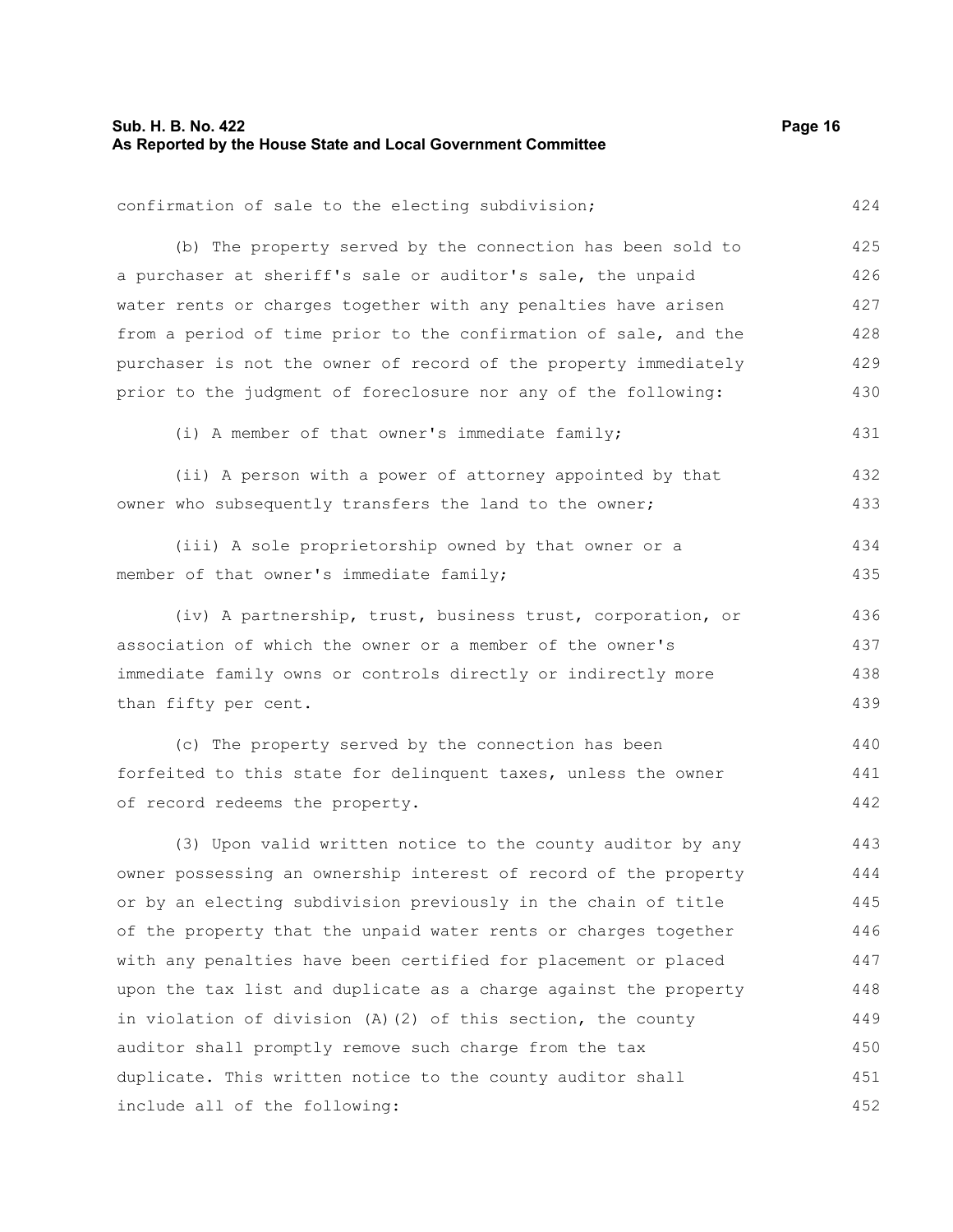| Sub. H. B. No. 422<br>As Reported by the House State and Local Government Committee                                                                                                                                              | Page 17 |
|----------------------------------------------------------------------------------------------------------------------------------------------------------------------------------------------------------------------------------|---------|
|                                                                                                                                                                                                                                  |         |
| (a) The parcel number of the property;                                                                                                                                                                                           | 453     |
| (b) The common address of the property;                                                                                                                                                                                          | 454     |
| (c) The date of the recording of the transfer of the                                                                                                                                                                             | 455     |
| property to the owner or electing subdivision;                                                                                                                                                                                   | 456     |
| (d) The charge allegedly placed in violation of division                                                                                                                                                                         | 457     |
| $(A)$ $(2)$ of this section.                                                                                                                                                                                                     | 458     |
| (4) Each director or other official or body that assesses                                                                                                                                                                        | 459     |
| water rents or charges shall determine the actual amount of                                                                                                                                                                      | 460     |
| rents due based upon an actual reading of each customer's meter                                                                                                                                                                  | 461     |
| at least once in each three-month period, and at least quarterly                                                                                                                                                                 | 462     |
| the director or other official or body shall render a bill for                                                                                                                                                                   | 463     |
| the actual amount shown by the meter reading to be due, except                                                                                                                                                                   | 464     |
| estimated bills may be rendered if access to a customer's meter                                                                                                                                                                  | 465     |
| was unobtainable for a timely reading. Each director or other                                                                                                                                                                    | 466     |
| official or body that assesses water rents or charges shall                                                                                                                                                                      | 467     |
| establish procedures providing fair and reasonable opportunity                                                                                                                                                                   | 468     |
| for resolution of billing disputes.                                                                                                                                                                                              | 469     |
| (5) When property to which water service is provided is                                                                                                                                                                          | 470     |
| $\mathbf{r}$ , and the set of the set of the set of the set of the set of the set of the set of the set of the set of the set of the set of the set of the set of the set of the set of the set of the set of the set of the set | $1 - 1$ |

about to be sold, any party to the sale or the agent of any such party may request the director or other official or body to read the meter at that property and to render within ten days following the date on which the request is made, a final bill for all outstanding rents and charges for water service. Such a request shall be made at least fourteen days prior to the transfer of the title of such property. 471 472 473 474 475 476 477

(6) At any time prior to a certification under division (A)(1)(a) of this section, the director or other official or body shall accept any partial payment of unpaid water rents or charges, in the amount of ten dollars or more. 478 479 480 481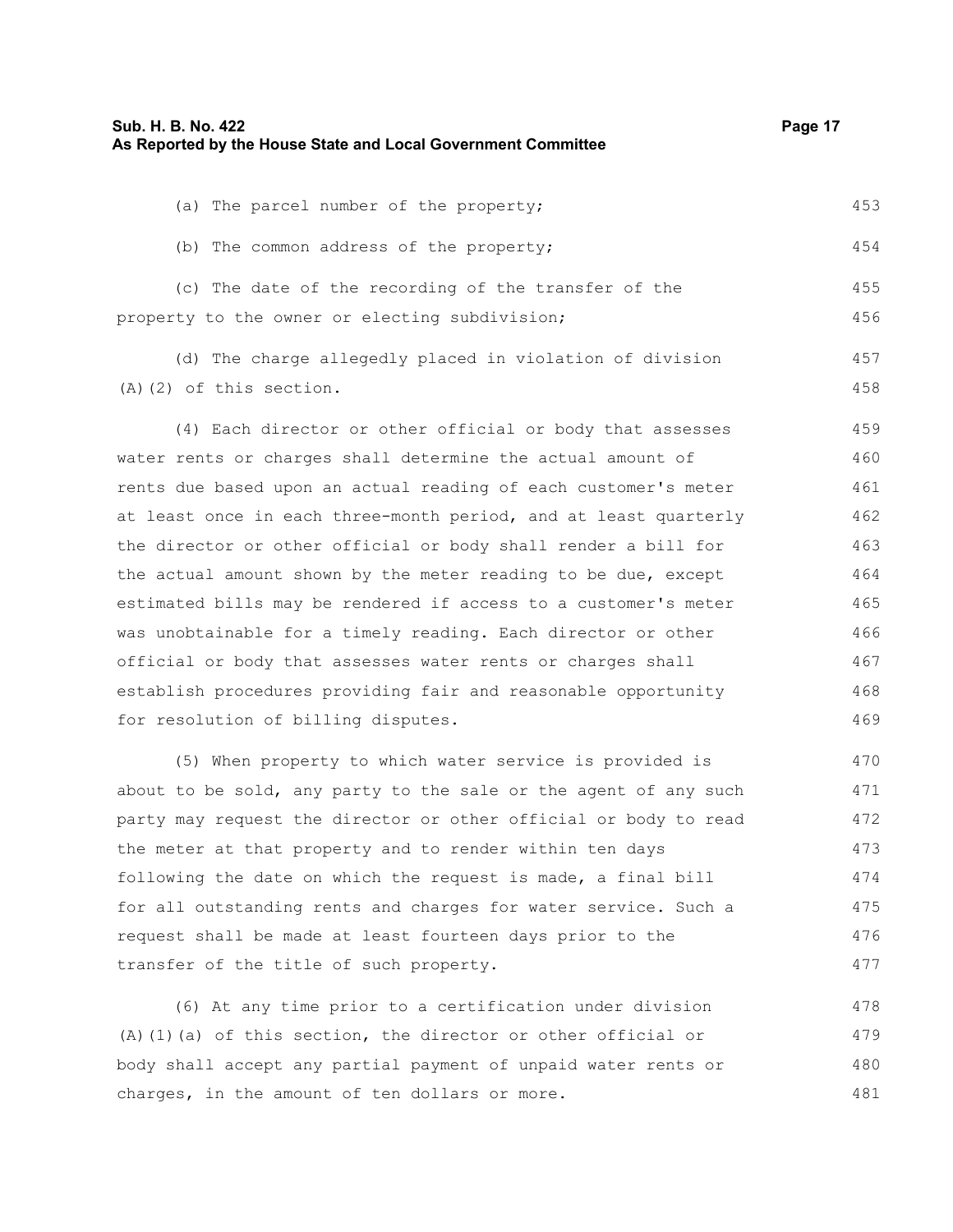#### **Sub. H. B. No. 422 Page 18 As Reported by the House State and Local Government Committee**

(B)(1) When title to a parcel of land that is subject to any of the actions described in division (A)(1) of this section is transferred to a county land reutilization corporation, any lien placed on the parcel under division (A)(1)(a) of this section shall be extinguished, and the corporation shall not be held liable for unpaid rents or charges in any collection action brought under division  $(A)$  (1)(b) of this section, if the rents or charges certified under division (A)(1)(a) of this section or subject to collection under division  $(A)$   $(1)$   $(b)$  of this section were incurred before the date of the transfer to the corporation and if the corporation did not incur the rents or charges, regardless of whether the rents or charges were certified, the lien was attached, or the action was brought before the date of transfer. In such a case, the corporation and its successors in title shall take title to the property free and clear of any such lien and shall be immune from liability in any such collection action. 482 483 484 485 486 487 488 489 490 491 492 493 494 495 496 497 498

If a county land reutilization corporation takes title to property before any rents or charges have been certified or any lien has been placed with respect to the property under division (A)(1) of this section, the corporation shall be deemed a bona fide purchaser for value without knowledge of such rents, charges, or lien, regardless of whether the corporation had actual or constructive knowledge of the rents, charges, or lien, and any such lien shall be void and unenforceable against the corporation and its successors in title. 499 500 501 502 503 504 505 506 507

(2) If a lien placed on a parcel is extinguished as provided in division (B)(1) of this section, the municipal corporation may pursue the remedy available under division (A) (1)(b) of this section to recoup the rents and charges incurred with respect to the parcel from any owner, tenant, or other 508 509 510 511 512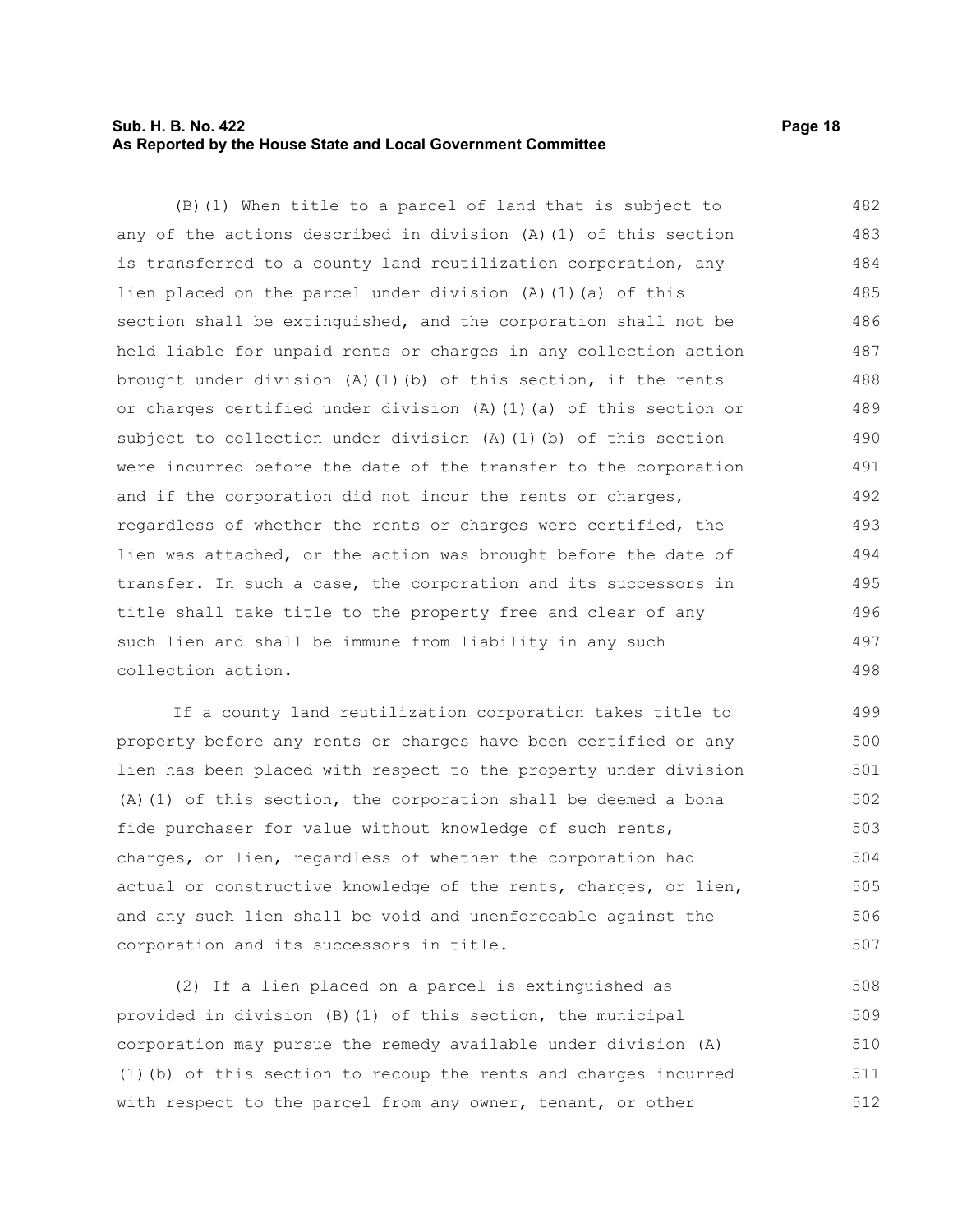| Sub. H. B. No. 422                                            | Page 19 |
|---------------------------------------------------------------|---------|
| As Reported by the House State and Local Government Committee |         |

513

|  | person liable to pay such rents and charges. |  |  |  |  |  |  |  |
|--|----------------------------------------------|--|--|--|--|--|--|--|
|--|----------------------------------------------|--|--|--|--|--|--|--|

| Sec. 743.041. (A) The director of public service or any               | 514 |
|-----------------------------------------------------------------------|-----|
| other city official or body authorized by charter shall provide       | 515 |
| notice to the property owner about the placement of a lien on         | 516 |
| the owner's property before the county auditor places a lien          | 517 |
| pursuant to section 743.04 of the Revised Code. The notice shall      | 518 |
| include a statement informing the owner that the owner may file       | 519 |
| <u>a lien appeal with the environmental review appeals commission</u> | 520 |
| pursuant to section 3745.155 of the Revised Code.                     | 521 |
| (B) The director or other official or body shall submit               | 522 |
| verification to the county auditor that the notice required by        | 523 |
| this section was provided to the owner.                               | 524 |
| Sec. 3745.15. For the purposes of sections 3745.15 to                 | 525 |
| 3745.1511 of the Revised Code:                                        | 526 |
| (A) "Municipal lien" has the same meaning as in section               | 527 |
| 319.65 of the Revised Code.                                           | 528 |
| (B) "Property owner," "municipal services," "municipal                | 529 |
| services provider," and "municipal authority" have the same           | 530 |
| meanings as in section 701.20 of the Revised Code.                    | 531 |
| (C) "Tenant" has the same meaning as in section 5321.01 of            | 532 |
| the Revised Code.                                                     | 533 |
| Sec. 3745.151. (A) The environmental review appeals                   | 534 |
| commission shall hear appeals regarding improper billing              | 535 |
| complaints for municipal services if all of the following apply:      | 536 |
| (1) The complainant has previously filed an improper                  | 537 |
| billing complaint with a municipal services provider.                 | 538 |

(2) The complaint has not been resolved to the satisfaction of the complainant. 539 540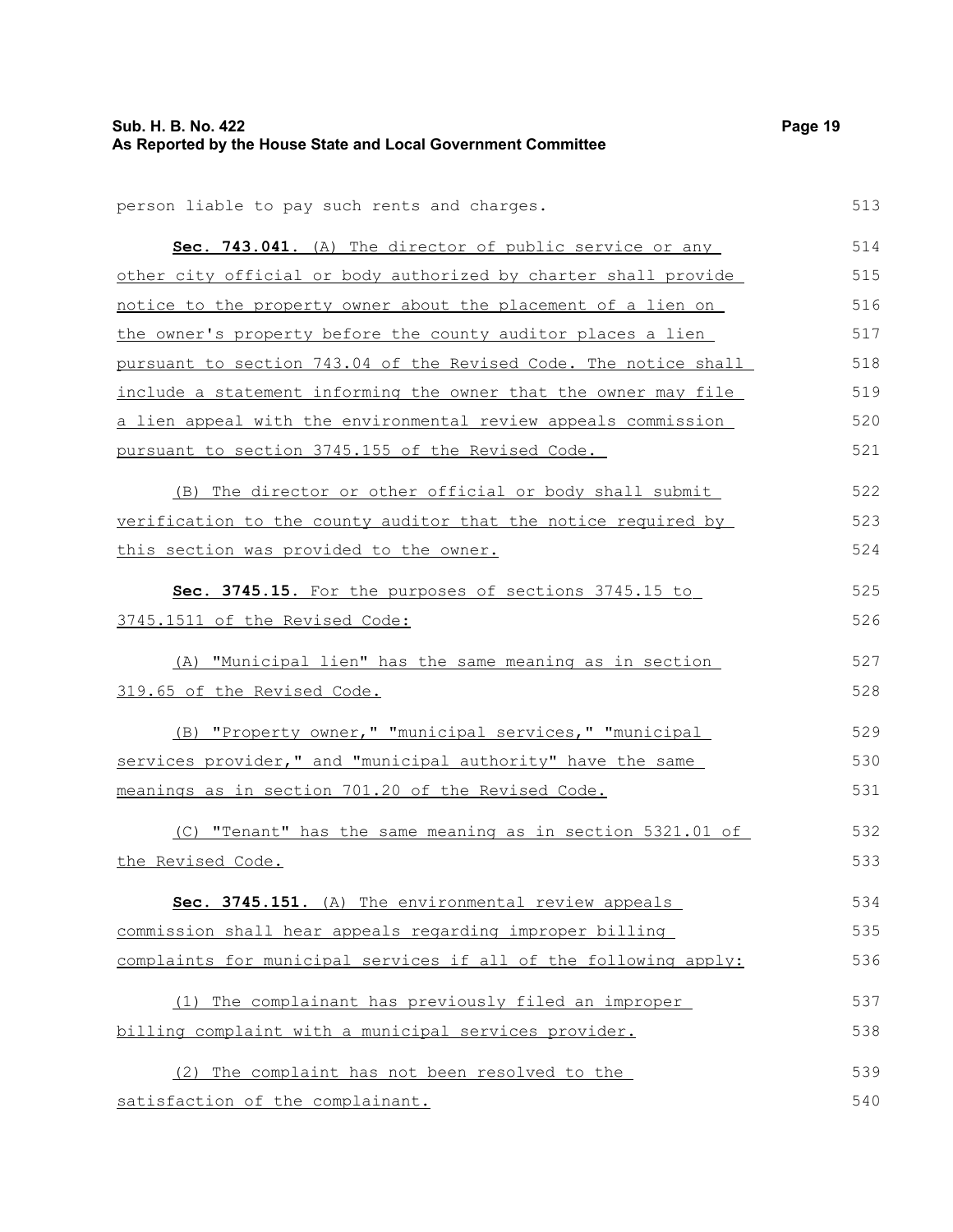| (3) The amount in dispute is equal to or exceeds three        | 541 |
|---------------------------------------------------------------|-----|
| hundred dollars.                                              | 542 |
| (B) The commission shall hear appeals from property owners    | 543 |
| in cases where a tenant who is financially responsible for    | 544 |
| paying for municipal services failed to make payment for such | 545 |
| and the property owner was held responsible as a result.      | 546 |
| (C) The commission shall not hear appeals of the              | 547 |
| reasonableness of the rates, charges, or rents set by the     | 548 |
| municipal authority for municipal services.                   | 549 |
| Sec. 3745.152. (A) The environmental review appeals           | 550 |
| commission shall adopt rules regarding appeals for improper   | 551 |
| billing complaints for municipal services, including the      | 552 |
| following:                                                    | 553 |
| (1) A procedure by which complaints will be evaluated, to     | 554 |
| determine whether a hearing is warranted;                     | 555 |
| (2) Hearing procedures and processes;                         | 556 |
| (3) Standards by which the commission will make decisions     | 557 |
| resolving complaints.                                         | 558 |
| (B) The commission is not subject to Chapter 119. of the      | 559 |
| Revised Code in adopting rules under this section.            | 560 |
| 3745.153. The environmental review appeals commission<br>Sec. | 561 |
| shall create a hotline to do the following:                   | 562 |
| (A) Allow a person to file an appeal regarding an improper    | 563 |
| billing complaint for municipal services.                     | 564 |
| (B) Provide information regarding filing an appeal            | 565 |
| regarding an improper billing complaint, the appeals process, | 566 |
| and other related information.                                | 567 |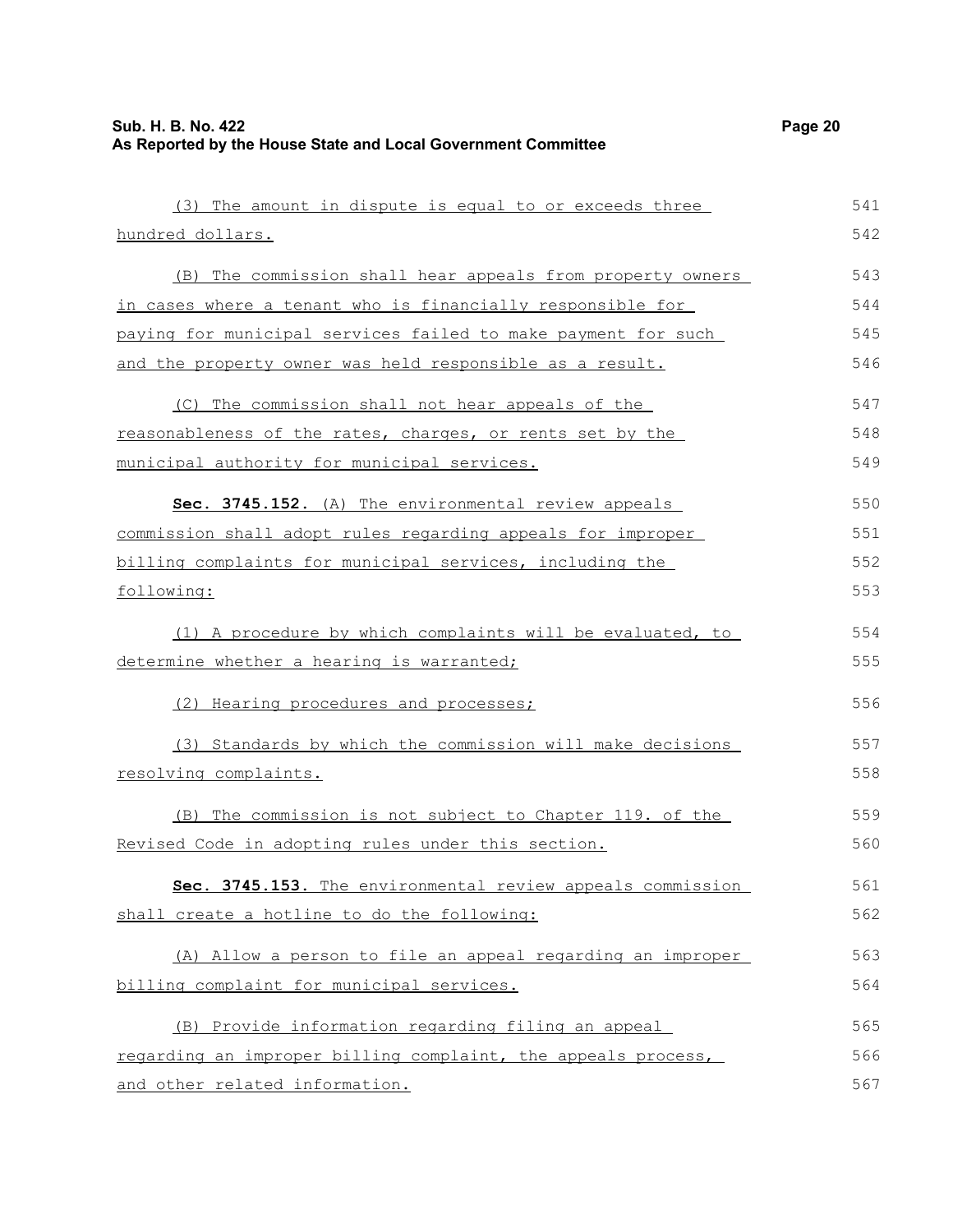| Sec. 3745.154. In connection with an appeal made to the          | 568 |
|------------------------------------------------------------------|-----|
| environmental review appeals commission regarding an improper    | 569 |
| billing complaint, the commission may access and review the      | 570 |
| billing details and histories of a person who contracts to       | 571 |
| receive municipal services for the purposes of identifying       | 572 |
| unpaid rates or charges.                                         | 573 |
| Sec. 3745.155. A person that receives notice from a              | 574 |
| municipal authority of a municipal lien being placed on that     | 575 |
| person's property may file an appeal of the municipal lien with  | 576 |
| the environmental review appeals commission.                     | 577 |
| Sec. 3745.156. The environmental review appeals commission       | 578 |
| shall hear all municipal lien appeals. The commission has        | 579 |
| exclusive original jurisdiction over the appeals.                | 580 |
| Sec. 3745.157. The environmental review appeals commission       | 581 |
| shall adopt rules governing hearing procedures for appeals of    | 582 |
| municipal liens consistent with division (D) of section 3745.04  | 583 |
| of the Revised Code and sections 3745.03, 3745.05, and 3745.06   | 584 |
| of the Revised Code.                                             | 585 |
| Sec. 3745.158. The environmental review appeals commission       | 586 |
| shall find for the owner of the property in an appeal of a       | 587 |
| municipal lien if the commission determines both of the          | 588 |
| following:                                                       | 589 |
| (A) The unpaid rents, rates, or charges did not arise            | 590 |
| pursuant to a service contract made directly with the owner.     | 591 |
| (B) The owner did not occupy the property served by the          | 592 |
| service contract.                                                | 593 |
| Sec. 3745.159. (A) If the environmental review appeals           | 594 |
| commission finds for the owner of the property under section     | 595 |
| 3745.158 of the Revised Code, the commission shall order both of | 596 |